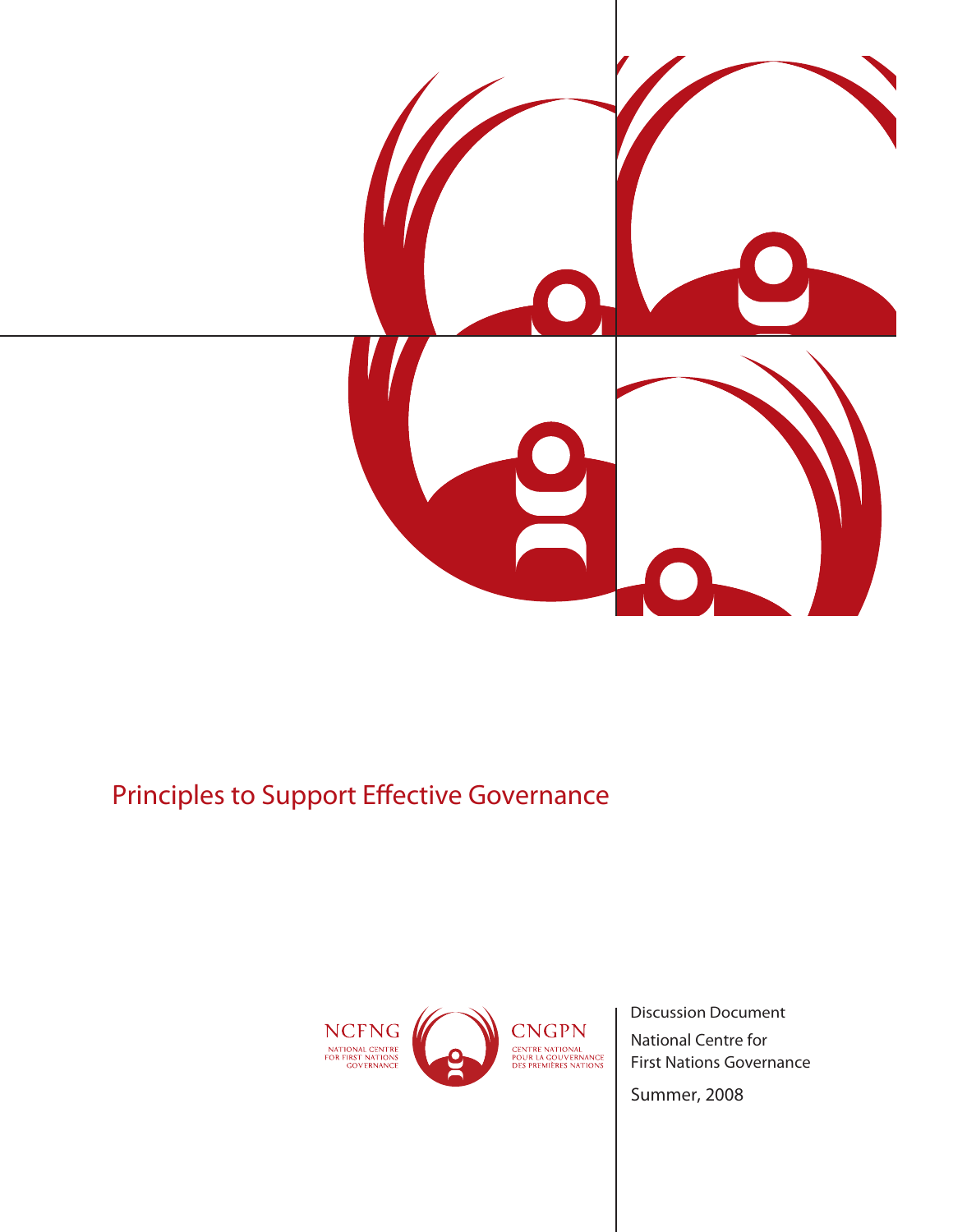National Centre for First Nations Governance Principles to Support Effective Governance

Discussion Document

Summer 2008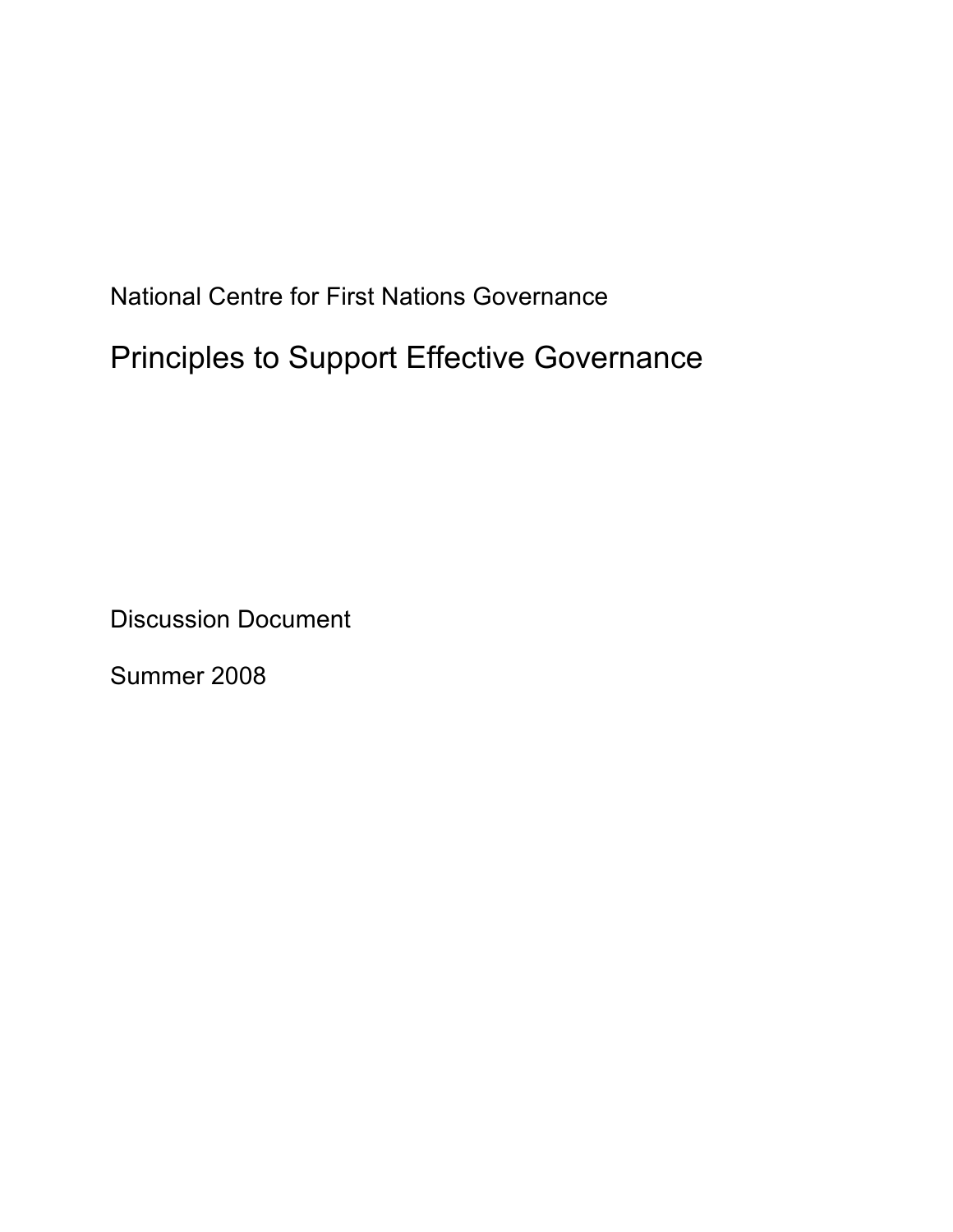## **Table of Contents**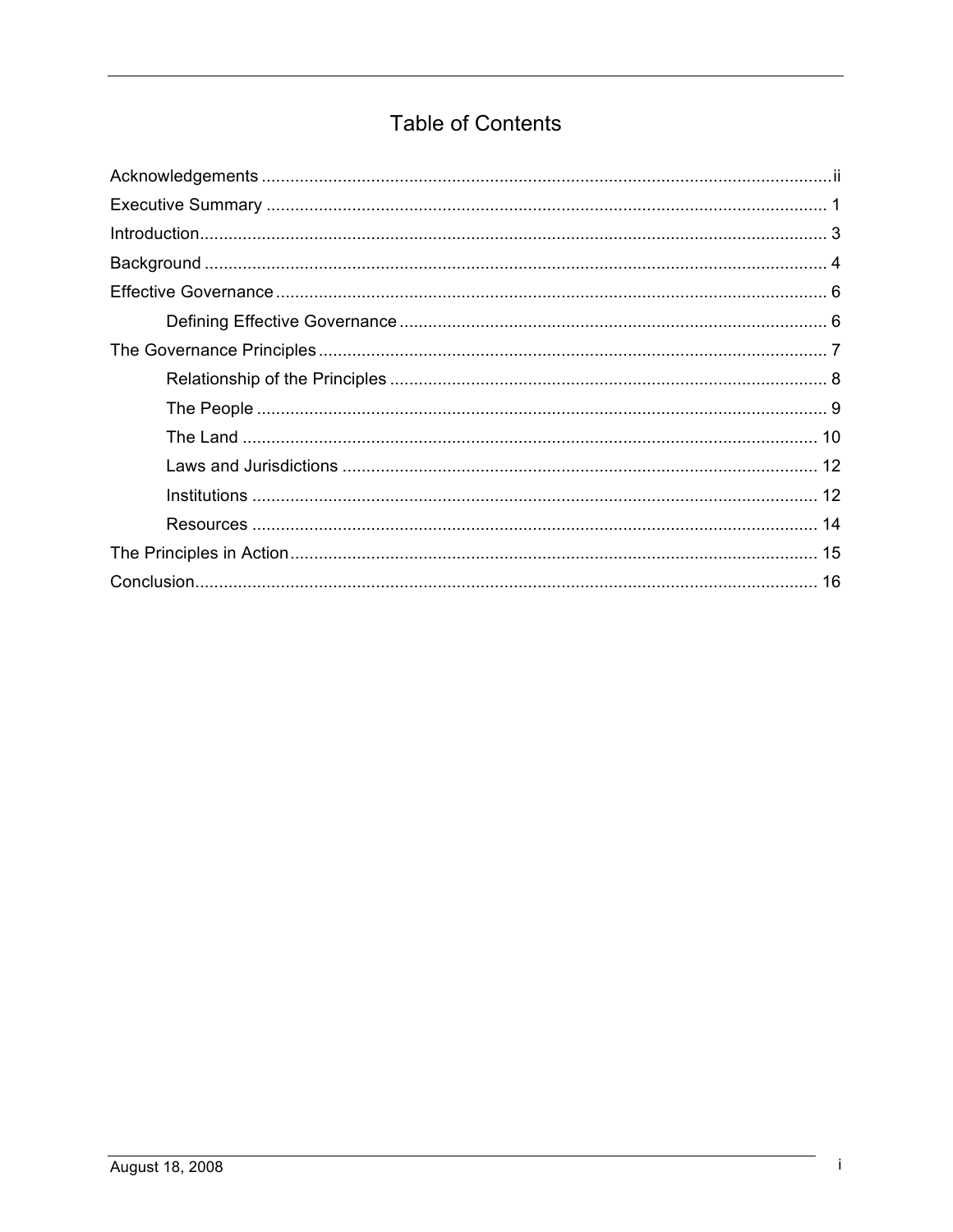# **Acknowledgements**

The National Centre for First Nations Governance (NCFNG) wishes to thank everyone who has contributed to the ideas contained in this discussion document including:

- Past and present staff of the NCFNG
- Students in the *First Nations Governance, Administration and Management* courses at the University of Victoria
- Participants of the *NCFNG Governance Think Tank* held in March 2008
- Participants of the *Prairie Region Think Tank* held in July 2008
- Participants of the National Members Council AGM 2007
- NCFNG Governance Best Practices Steering Committee
- First Nation individuals from across the country
- Satsan whose vision of a "new memory in the minds of our children" brings clarity and passion to our work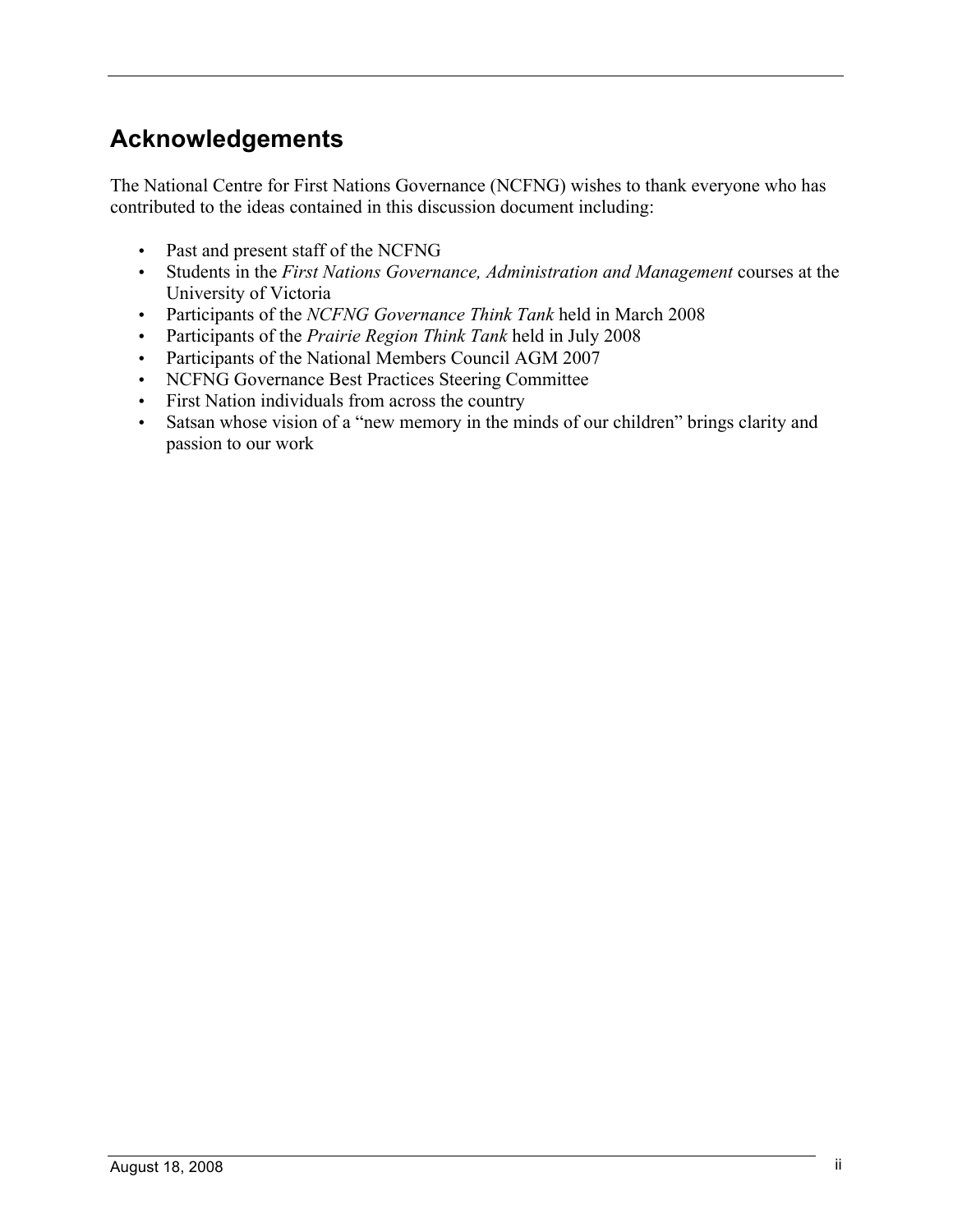## **Executive Summary**

**Introduction**: The National Centre for First Nations Governance (NCNFG or the Centre) is a national, independent, First Nations-controlled organization dedicated to supporting First Nations as they work to implement their inherent right to self-governance. The Centre is founded on a common mission and vision, and a set of shared values. To achieve this vision, the NCFNG develops programs, services and tools that are culturally enriched and empowered by First Nations traditions, customs, laws and inherent governing powers. The development of a set of shared principles that clearly articulate our approach to effective governance is one such tool.

**Background**: The Centre is designed to assist all First Nations no matter where they sit on the spectrum of implementing their inherent right to self-governance. The Centre works with First Nations to ensure that the traditional dimensions of First Nations' experience form the basis of principles and values to guide contemporary systems of governance. Early on in our organizational history we determined that an assessment tool would help us set out a governance action plan for our First Nation partners. The resulting Governance Capacity Assessment (GCA) is designed to evaluate current governance capacity with the objective of identifying strategic steps that can be taken to advance the selected communities governance objectives. In our work to develop the GCA we identified 17 essential principles which we grouped into five components of governance: The People, The Land, Laws and Jurisdiction, Institutions, and Resources. This discussion document is a presentation of our work.

**Effective Governance**: The Centre defines governance as *the traditions (norms, values, culture, language) and institutions (formal structures, organization, practices) that a community uses to make decisions and accomplish its goals. At the heart of the concept of governance is the creation of effective, accountable and legitimate systems and processes where citizens articulate their interests, exercise their rights and responsibilities and reconcile their differences.* Embedded in this definition is a First Nations title and inherent rights strategy. This strategy involves organizing at the community level with a clear vision and an unwavering commitment to specifically defined goals and objectives designed to protect and realize First Nations title and rights.

**The Governance Principles**: In this discussion, a principle is considered a strategy by which we bring the Centre's values to life, fulfill our mission and therefore move closer to our shared vision. Strategies work best when everyone has a solid understanding of what those strategies are. The governance principles are intended as a step toward sharing our strategies and making the ways in which we work explicit.

It is important to stress that the principles set out here are not intended to refer to effective governance in a general sense. While they have some applicability to all contexts, they are intended to refer to governance in the context of First Nations. Significant attention was invested in ensuring the language of the principles has relevance in First Nation communities and that the principles convey the inherent importance of the inter-relationships between effective governance, the People and the Land. The principles are infused with and drawn from our language, culture, values and sense of spirituality. This allows us to speak about the principles as an authentic guide. They are intended to make general or universal principles of governance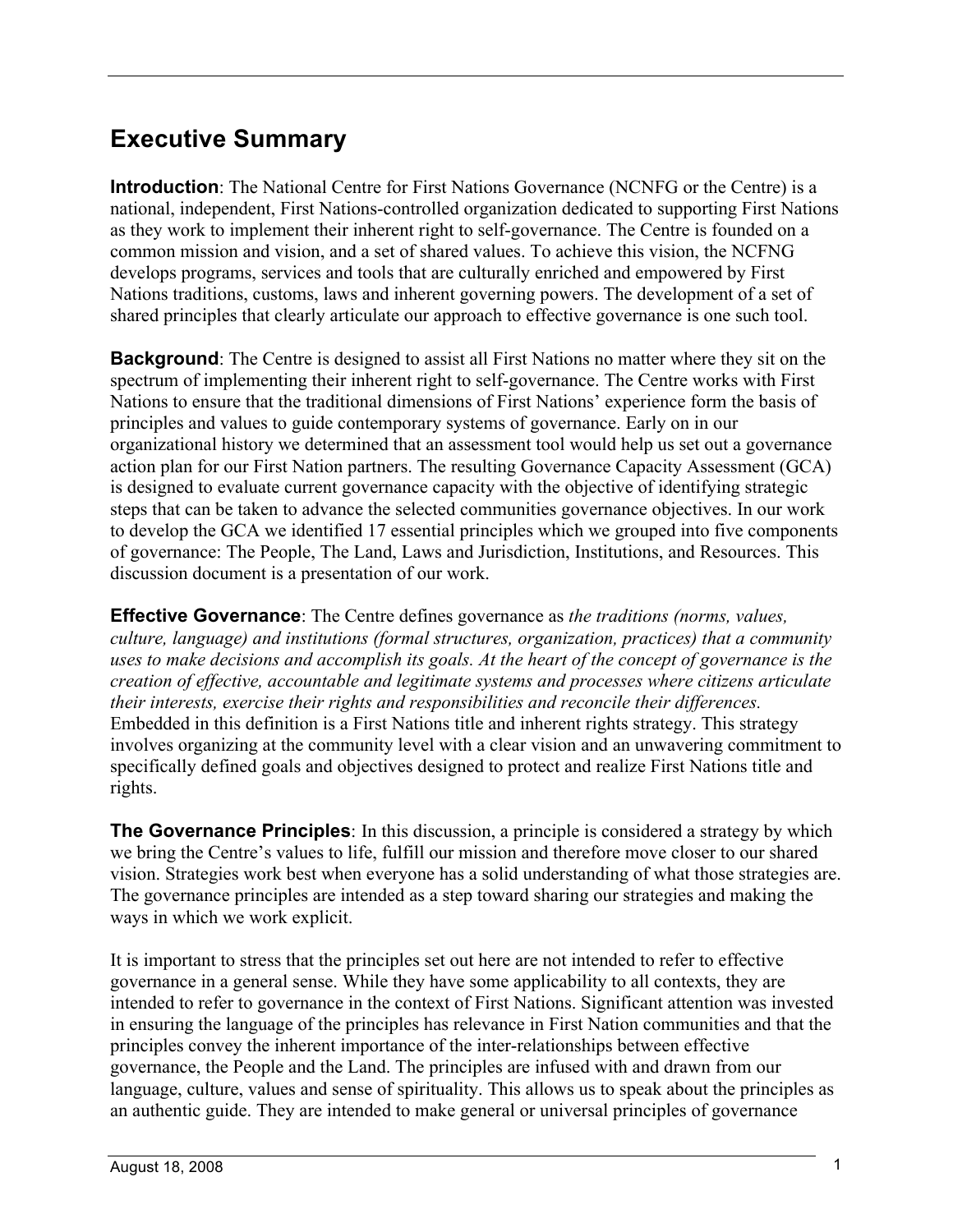specific to each First Nation context. Each culture will determine for itself how the principles are brought to life in their specific context.

The table below sets out the NCFNG five components and 17 principles of effective governance. Within the document the significance of and relationships between the components and the principles are discussed.

| <b>GOVERNANCE COMPONENTS</b> | <b>GOVERNANCE PRINCIPLES</b>                                                                                                                                              |
|------------------------------|---------------------------------------------------------------------------------------------------------------------------------------------------------------------------|
| THE PEOPLE                   | <b>Strategic Vision</b><br><b>Meaningful Information Sharing</b><br>Participation in Decision Making                                                                      |
| <b>THE LAND</b>              | <b>Territorial Integrity</b><br>Economic Realization<br>Respect for the Spirit of the Land                                                                                |
| <b>LAWS and JURISDICTION</b> | Expansion of Jurisdiction<br>Rule of Law                                                                                                                                  |
| <b>INSTITUTIONS</b>          | <b>Transparency and Fairness</b><br>٠<br><b>Results-Based Organizations</b><br><b>Cultural Alignment of Institutions</b><br><b>Effective Inter-Governmental Relations</b> |
| <b>RESOURCES</b>             | Human Resource Capacity<br><b>Financial Management Capacity</b><br><b>Performance Evaluation</b><br>Accountability and Reporting<br>Diversity of Revenue Sources          |

**The Principles in Action**: The Centre believes that all First Nations have the ability to enact all or some of these principles no matter where they sit on the continuum of self-governance. All First Nations wrestle with significant constraints such as a lack of funding, the restrictions of the *Indian Act*, poverty, etc. yet effective governance is a foundation upon which our development aspirations must be built. Therefore, we must engage with these principles – our long term success depends on it. We have developed this discussion document in the expectation that the principles set out in it will have practical application for our citizens. We conceive this to be a living document that will evolve as we continue to learn from working with our communities.

**Conclusion**: The Centre believes the principles of effective governance blend the ancient principles and values of our respective Nations with the modern realities of self-governance. We look forward to engaging with our communities in leadership dialogues to strengthen the principles framework and create a valuable tool to realize the NCFNG vision – rebuilding our Nations through effective governance.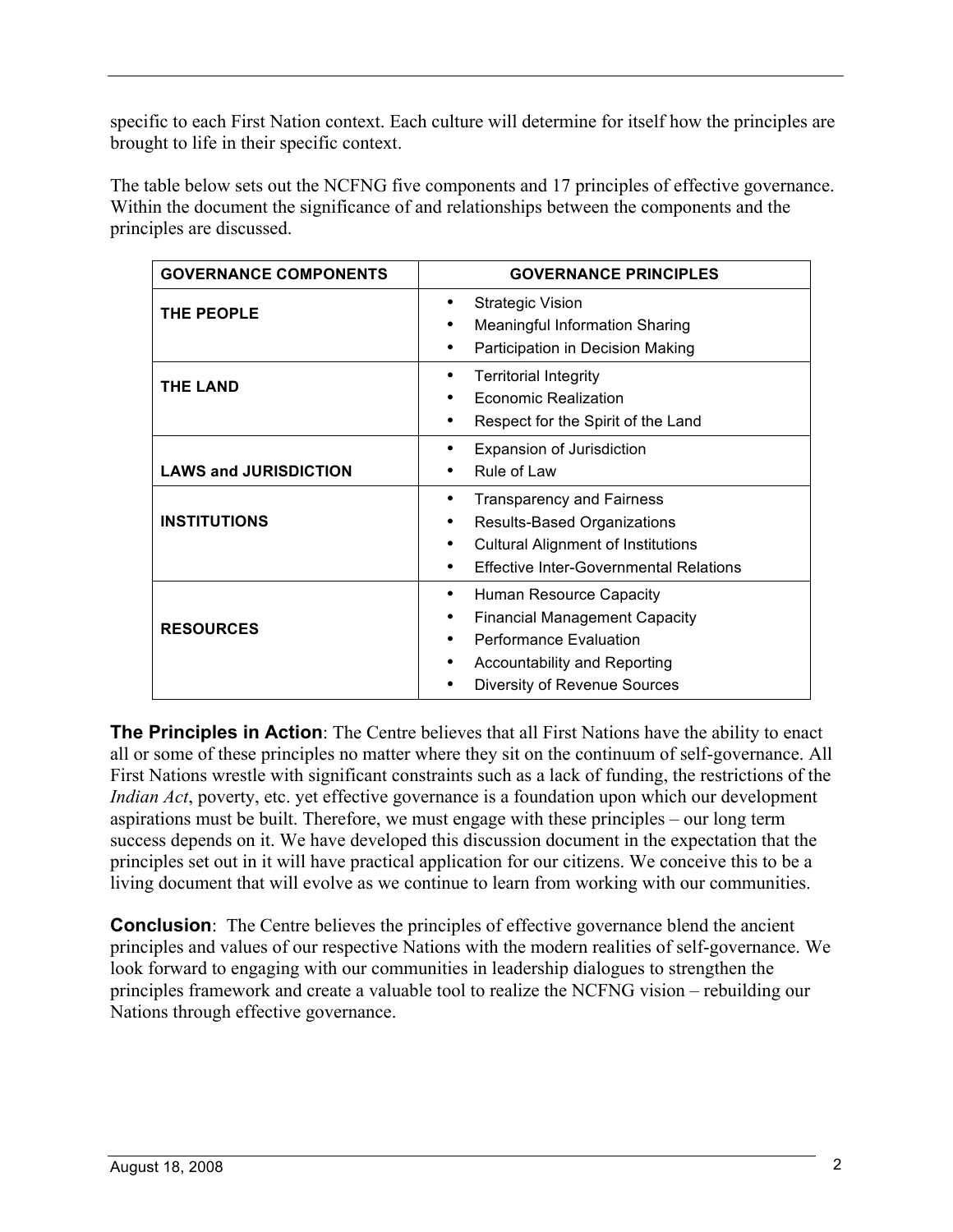### **Introduction**

The National Centre for First Nations Governance (NCFNG or the Centre) is a national, independent, First Nations-controlled organization dedicated to supporting First Nations as they work to implement their inherent right to self-governance.

The Centre has a two-pronged mandate. First, it is designed to support First Nations as they seek to implement their inherent rights of self-governance and second, it assists First Nations in the further development of their day-to-day government operations. This means the Centre supports First Nations in their efforts to implement and

The NCFNG is a shared asset for indigenous people; a place for ideas, workable models, insight, professional development and advice. In the fight for self-governance, resources like the NCFNG are crucial.

Stephen Cornell Native Nations Institute

put into practice their jurisdictional authorities and to achieve the well-designed characteristics of effective governance. The Centre is founded on a common mission and vision, and a set of shared values.

| Mission: | We support First Nations by providing relevant and innovative knowledge and<br>development of governance services, products and events.                                                                                                                                      |
|----------|------------------------------------------------------------------------------------------------------------------------------------------------------------------------------------------------------------------------------------------------------------------------------|
| Vision:  | Rebuilding our Nations through the exercise of our inherent right to self-<br>determination through strong, stable and culturally relevant systems of<br>government.                                                                                                         |
| Values:  | We are guided by the traditional values of respect, trust, honesty and recognition<br>among ourselves and in our efforts to support the needs of First Nations in<br>assuming their inherent right to self-determination and achieving the attributes of<br>self-governance. |

To achieve this vision, the NCFNG develops programs and services that are culturally enriched and empowered by First Nations beliefs, traditions, laws and inherent governing powers. However, the Centre does not impose a single approach to governance. The Centre believes that governance is an activity that can only be undertaken by citizens who have determined how their own governance should be organized and exercised so they believe in it, trust it and own it.

The Centre is also based upon the principle of choice. First Nations choose to draw upon its services as they see fit and are not required to do so. It is consistent with that principle of choice that this document and the principles within it are offered up for consideration. Citizens may choose, or choose not, to use them. That said, the Centre believes there is a unique approach that underlies effective First Nations governance. The purpose of the paper is to clearly and simply outline what that approach is. We believe there is valuable learning in the principles presented here and look forward to the dialogue that this discussion paper will produce.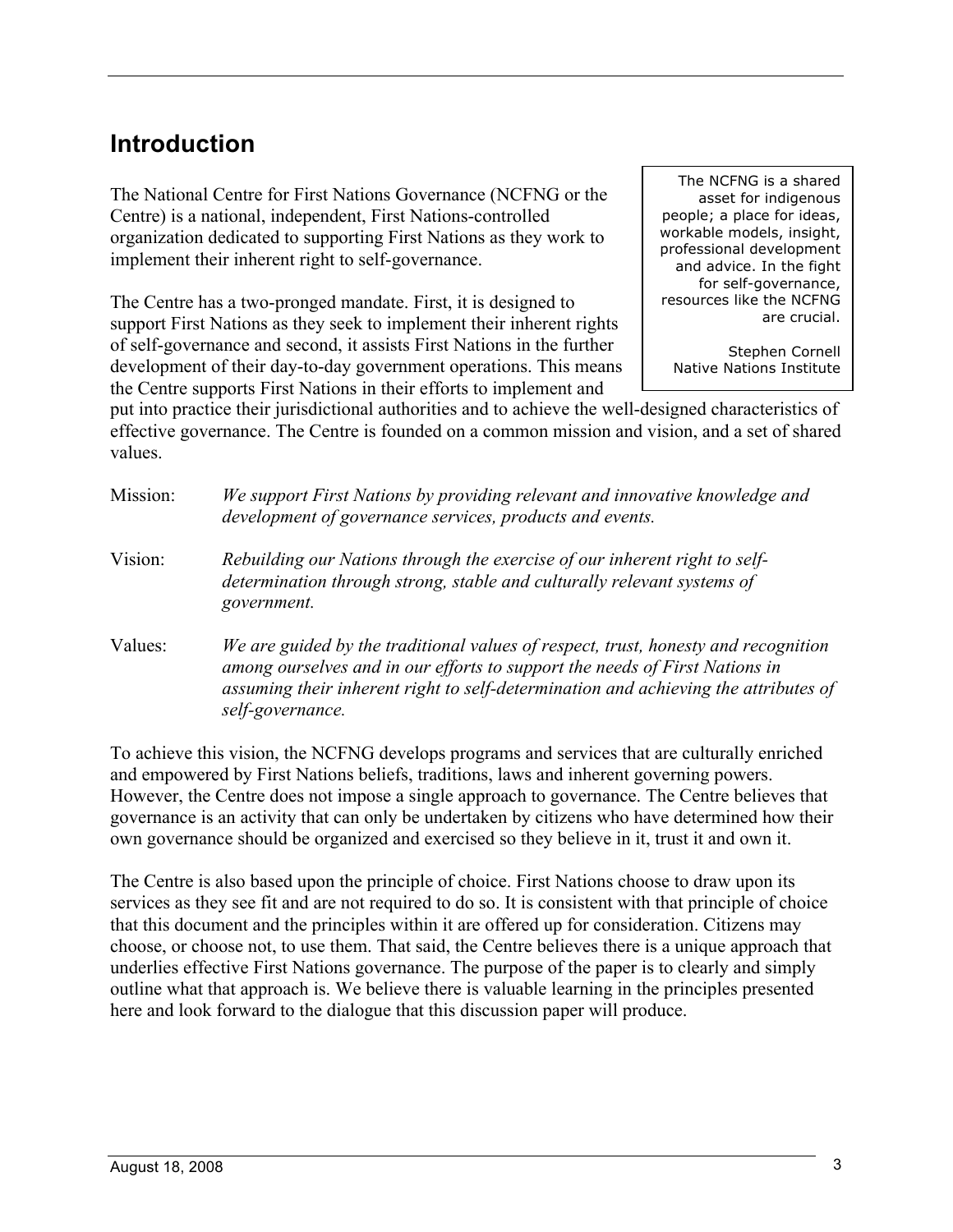# **Background**

The National Centre for First Nations Governance (NCFNG) is a young organization. From the establishment of an advisory group in 2004 to a national body opening the doors of its regional offices across the country in 2007, growth has been strong and swift.

The NCFNG provides services in four core business lines:

- Governance Advisory Services
- Professional Development Services
- Land, Law and Governance Research
- Public Education and Communications

The Centre's services are designed to assist all First Nations, no matter where they sit on the spectrum of implementing their inherent right to self-governance. The Centre works with First Nations to ensure that the traditional dimensions of First Nations' experience form the basis of principles and values to guide contemporary systems of governance.

The NCFNG mission, visions and values guide the work of the Centre. Business and strategic plans and a growing body of commissioned research further inform that work. Much has been accomplished in a short time.

However, while the core mandate of the Centre is to support and enhance First Nations' abilities to govern, there is not yet one document that summarizes and shares how we approach that work. This is an interesting place to find ourselves.

Early on in our organizational history (late 2006), NCFNG senior staff determined that an assessment tool would help us set out a governance action plan and to help our First Nation partners better understand their current circumstances. The resulting Governance Capacity Assessment (GCA) is designed to evaluate current governance capacity with the objective of identifying strategic steps that can be taken to advance the selected communities governance objectives.

When we began work on the GCA, we did not have a theoretical framework from which to interpret or draw conclusions about that data once it was collected. In other words, we did not have the frame of reference from which we could complete the assessment. We all had many ideas – but no clear consensus and nothing that could be connected and captured in one document. We needed to have direction and agreement, and so we began the path to this paper.

As with all projects of the NCFNG, we returned to our strategic vision for guidance and recognized that an assessment of effective governance would have to reflect "*our inherent right to self-determination*" and a "*strong stable and culturally relevant system of government*." We also looked to our recently developed research, most importantly, *The Framework for Title and Inherent Rights Strategy*. This and other of our own documents reinforced the critical importance

The Centre works with First Nations to ensure that the traditional dimensions of First Nations' experience form the basis of principles and values to guide contemporary systems of governance.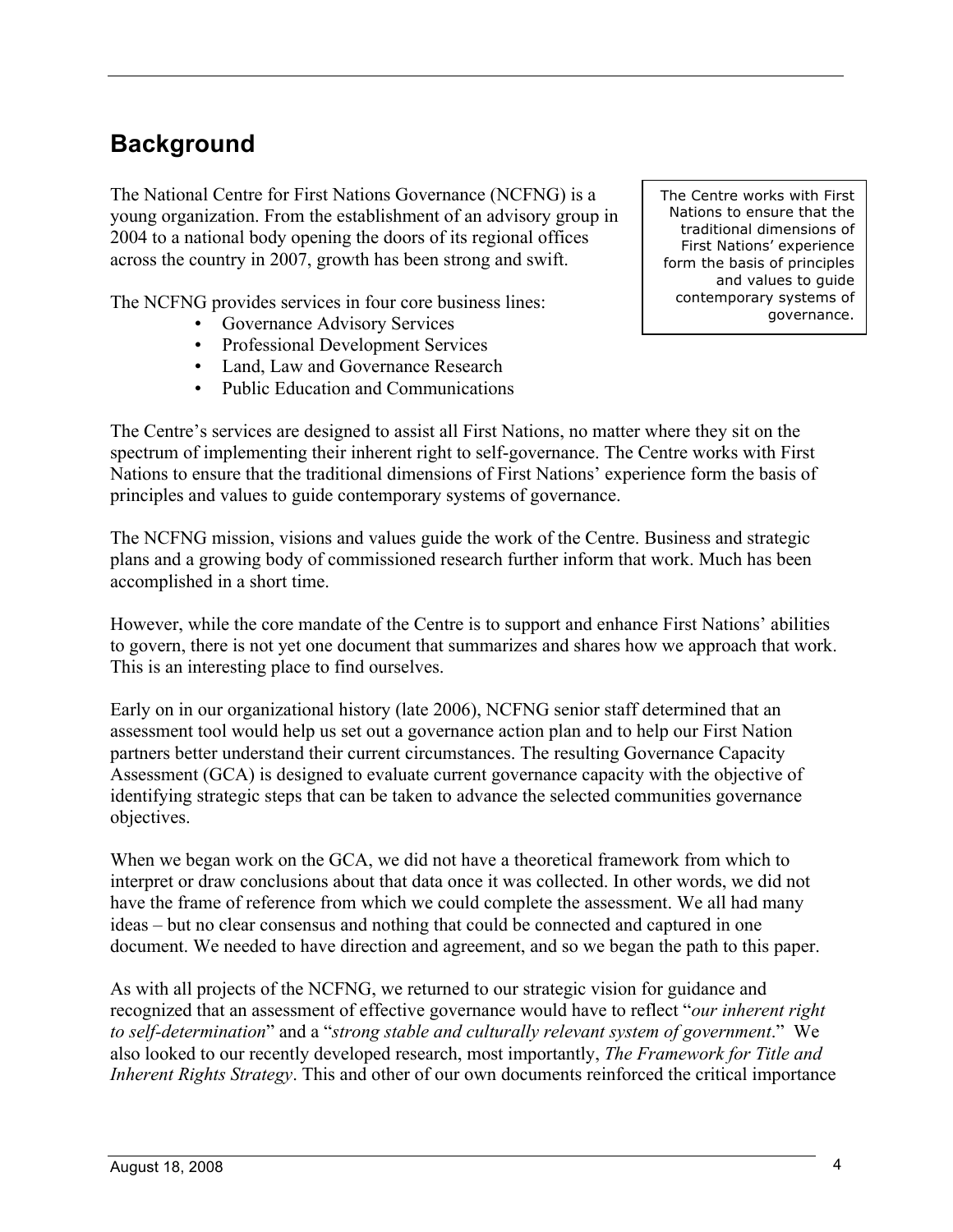of Nation re-building, and the inherent right of self-governance within any assessment of effective governance.

Next we looked to how others define governance and more importantly effective governance. We looked at guiding documents developed by the United Nations, the Native Nations Institute, the Harvard Project, and the Institute on Governance.

We noted the many similarities and the important differences between these documents and drew on the best and most appropriate to move us toward our vision. A big departure from the other models was our prominent inclusion of principles related to the Land. While many models don't naturally combine Land concepts with governance concepts, we felt this was fundamental for us as First Nations (and for indigenous peoples worldwide). The connection between effective governance and the Land is deep and profound. As stated in *The Framework for Title and Inherent Rights Strategy* referenced above, "*Simply put, Aboriginal title is synonymous with the exclusive right to occupy and use both the land and its resources… Simply put, Aboriginal title rights include the right of a First Nation community to govern how such land is used*."

Long believing that "*language is power, life and the instrument of culture, the instrument of domination and liberation*" 1 we invested significant time working on the language of the principles so it closely resembled language used in our own communities. This led us to identify 17 essential principles which we grouped into five "components" of governance: The People, The Land, Laws and Jurisdiction, Institutions, and Resources. The components gave us a manageable framework for working with the principles. The names chosen for the components are words that resonate with people in our communities.

There were both informal conversations and formal meetings to develop this work, and every interaction provided valuable feedback and moved us closer to a shared understanding of the emerging framework of the principles. This framework was developed through an open process over time; a process that was very collaborative. This discussion document is the culmination of the work outlined above.

The five components of governance and the principles that flow from them presented in this document represent our shared thinking to date. They are offered as a work in progress and the NCFNG will continue to test the framework through our own research. We will look for community-based projects and partners who also wish to test the framework through their research in practice. As we work with the principles we will learn how they resonate with First Nations across the country. The effective governance framework will be reviewed continually and modified based on our findings.

 <sup>1</sup> Angela Carter, *Shaking a Leg: Collected Journalism and Writing* (1997)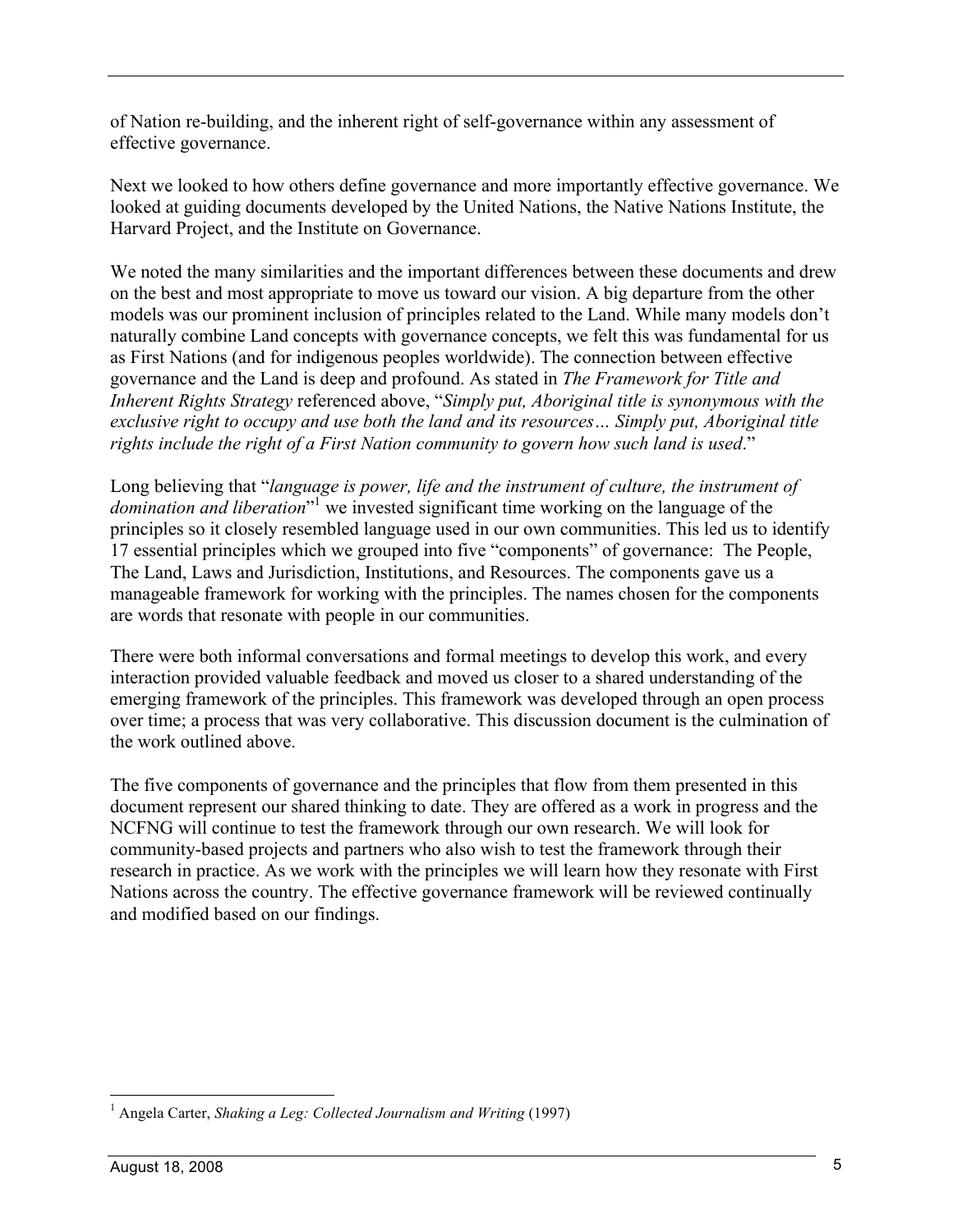### **Effective Governance**

As stated above, the vision of the NCFNG is

*Rebuilding our Nations through the exercise of our inherent right to self-determination through strong, stable and culturally relevant systems of government.*

The principles offered for discussion in this document are intended as a means to achieve that vision, to rebuild Nations through effective governance. Before considering the principles, it is useful to consider what we mean by effective governance.

#### *Defining Effective Governance*

The complexities of governance are difficult to capture in a simple definition.

The World Bank uses the following definition, "*By governance we mean the manner in which power is exercised... in the management of a country's social and economic resources.*" 2 It makes a clear distinction between the political and economic dimensions of governance. The World Bank identifies five components of governance: public-sector management, accountability, legal framework, transparency and information<sup>3</sup>

Looking forward, being positive, visionary and confident. That is what being self-governing is all about.

Satsan (Herb George)

The Centre's American sister organization, the Native Nation's Institute (NNI) states that, "*effective governance is not simply a matter of establishing good government practices. It is a matter also of enlisting citizens as willing, active participants in the effort to build societies that work, empowering them to build those societies in their own ways, and making them feel that the future, to a significant degree, is in their hands*." <sup>4</sup>

The Institute on Governance, a Canadian non-profit dedicated to the promotion of good governance, defines governance as "*the process whereby societies or organizations make important decisions, determine whom they involve and how they render account*." 5

While serving as UN Secretary-General Kofi Annan stated plainly that, "*good governance is perhaps the single most important factor in eradicating poverty and promoting development*."6

 $\frac{1}{2}$ 

<sup>&</sup>lt;sup>2</sup> World Bank, *Managing Development - The Governance Dimension*, 1994, Washington, D.C.<br><sup>3</sup> http://www.acdi-cida.gc.ca/<u>INET/IMAGES.NSF/vLUImages/HRDG/\$file/GovConcept-e.pdf</u> Accessed August 18, 2008<br><sup>4</sup> http://nni.arizona<u>.edu/pubs/AFN02Report.pdf</u> Accessed August 18, 2008

http://www.iog.ca/page.asp?pageID=3&htmlarea=home Accessed August 18, 2008

<sup>&</sup>lt;sup>6</sup> United Nations, 1998 cited in http://hdr.undp.org/en/media/hdr\_2002\_en\_complete.pdf Accessed August 18, 2008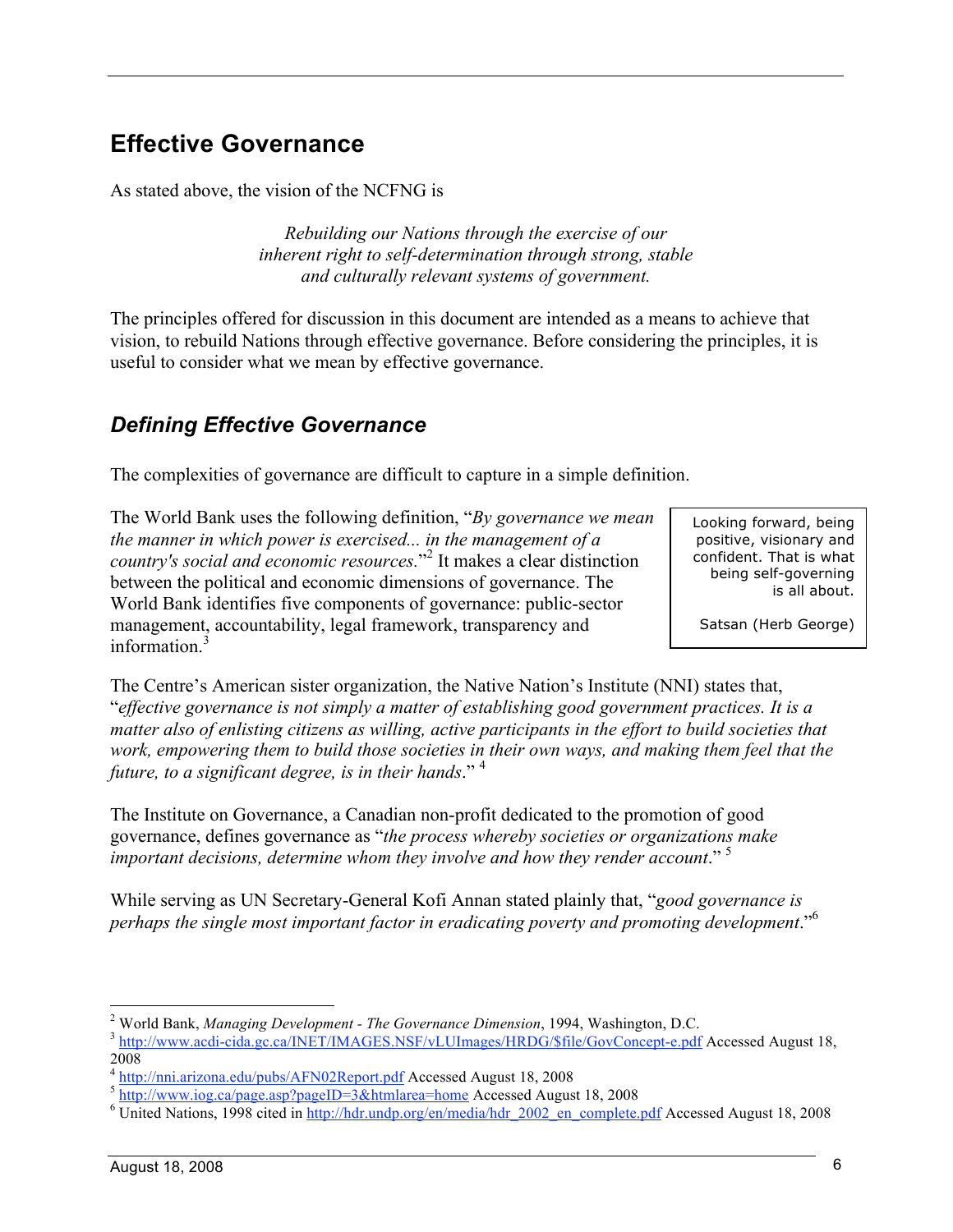And First Nations share this view: a 2001 Ekos poll of more than 1,400 First Nations people found that 71 per cent agreed that "*providing the tools for good governance will improve conditions for economic and social development*".<sup>7</sup>

Drawing from the teachings of others and the traditions, values and wisdom of our communities the Centre has crafted our own definition of governance where governance is "*the traditions (norms, values, culture, language) and institutions (formal structures, organization, practices) that a community uses to make decisions and accomplish its goals. At the heart of the concept of governance is the creation of effective, accountable and legitimate systems and processes where citizens articulate their interests, exercise their rights and responsibilities and reconcile their differences*"*.*

Embedded in this definition is a First Nations title and inherent rights strategy. This strategy involves organizing at the community level with a clear vision and an unwavering commitment to specifically defined goals and objectives designed to protect and realize First Nations title and rights. $8<sup>8</sup>$ 

*Good governance* is about both achieving desired results and achieving them in the right way… Since the "right way" is largely shaped by the cultural norms and values of the organization, there can be no universal template for good governance. Each organization must tailor its own definition of good governance to suit its needs and values.

Institute on Governance

As stated above, governance is difficult to define simply. However, the need for governance exists anytime a group of people come together to accomplish an end.<sup>9</sup> Governance is the process through which a group of people make decisions that direct their collective efforts. Effective governance is about more than getting the job done. This is particularly true in organizations and communities where values typically play an important role in determining both organizational purpose and style of operation.10 The process and the principles that support and guide the process are as important as the end product. Effective governance is more than a way to achieve organizational effectiveness; it is an end in itself.

### **The Governance Principles**

With the work of the Centre rooted our in mission, vision and values, why do we need principles of governance? What additional purpose do we wish them to serve?

A mission statement describes the core work and purpose of an organization. The vision of an organization captures the essence of what that organization is working towards. The vision describes the ideal state that the organization wants to achieve – what things would look like if the mission were fully achieved. The values are how we carry out the mission.

 $\frac{1}{2} \frac{http://fngovernance.org/about/faq.htm}{\frac{1}{2} \text{Re Framework for an Aboriginal Title and Inherent Rights Strategy}}$   $\frac{1}{2} \frac{http://www.iog.ca/boardgovernance/html/gov_wha.html}{http://www.iog.ca/boardgovernance/html/gov_wha.html}$ Accessed August 18, 2008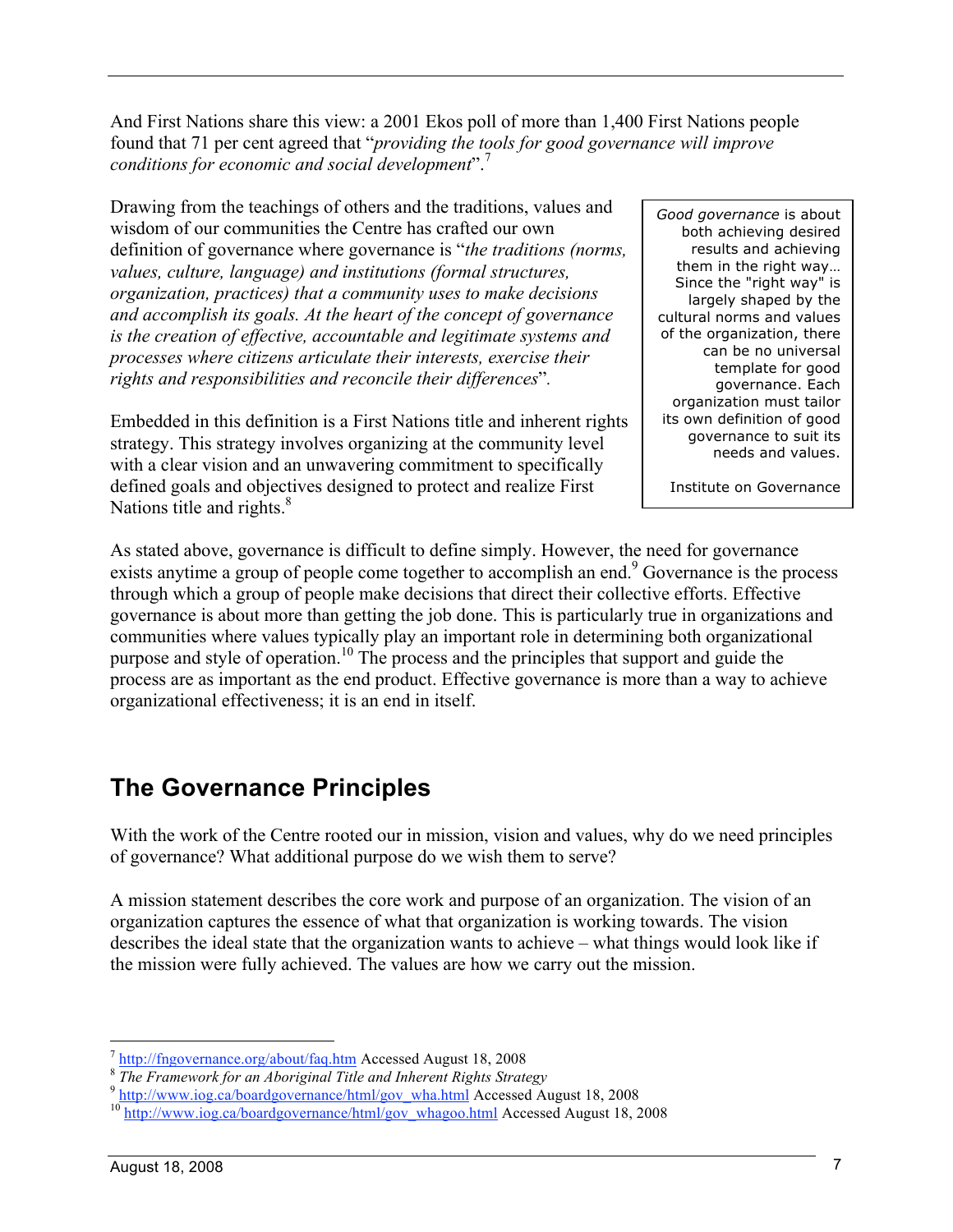A vision without underlying processes, strategies and organization is a vision that will likely never be realized. Strategies works best when everyone has a solid understanding of what those strategies are. The governance principles are a further step toward sharing our strategies and making the ways in which we work explicit.

In this discussion, a principle is a strategy which when implemented will bring the values to life, fulfill the mission and therefore move the organization closer to the vision. Expressed differently, "a principle signifies a point of probability on a subject which allows for the formation of a norm."<sup>11</sup> It is the Centre's belief – drawn from our experience and thinking – that the implementation of these principles will lead to effective governance. This proposition will be tested as we continue to work with the principles in our communities.

It is important to stress that the principles set out here are not intended to refer to effective governance in a general sense. While they have some applicability to all contexts, they are intended to refer to governance in the context of First Nations. They are infused with and drawn from our language, culture, values and sense of spirituality. This allows us to speak about the principles as an authentic guide. They are intended to make general or universal principles of governance specific to each First Nation context. Each culture will determine for itself how the principles are brought to life in their specific context.

The Centre believes that, as with all aspects of governance, all First Nations have the ability to enact these principles (or some of the principles) no matter where they sit on the continuum of self-governance. All First Nations wrestle with significant constraints such as a lack of funding, the restrictions of the *Indian Act*, poverty, etc. yet effective governance is a foundation upon which our development aspirations must be built. Therefore, we must engage these principles – our long term success depends on it.

### *Relationship of the Principles*

While the five components of governance and the 17 related principles are all important in the realization of effective governance, understanding the relationships between them brings added value to their use. The components of the People and the Land are the most significant and they are inextricably linked. The remaining components and the principles flow from the concurrent primacy of the Land and the People. Laws and Jurisdiction, Institutions, and Resources are all directed by the nature of the relationship between the People and Land.

Effective governance begins with the People. It is only through the People that we can begin to shape the strategic vision that serves as the signpost for the work that those communities and their organizations engage in.

When the People have shared information, collectively made decisions and determined the strategic vision, their attention moves to where they sit – to the Land. Aboriginal title is an exclusive interest in the Land and the right to choose how that Land can be used. It is then through Laws and Jurisdictions that the rights of the Land are made clear. Following from and

 <sup>11</sup> http://en.wikipedia.org/wiki/Principle Accessed August 18, 2008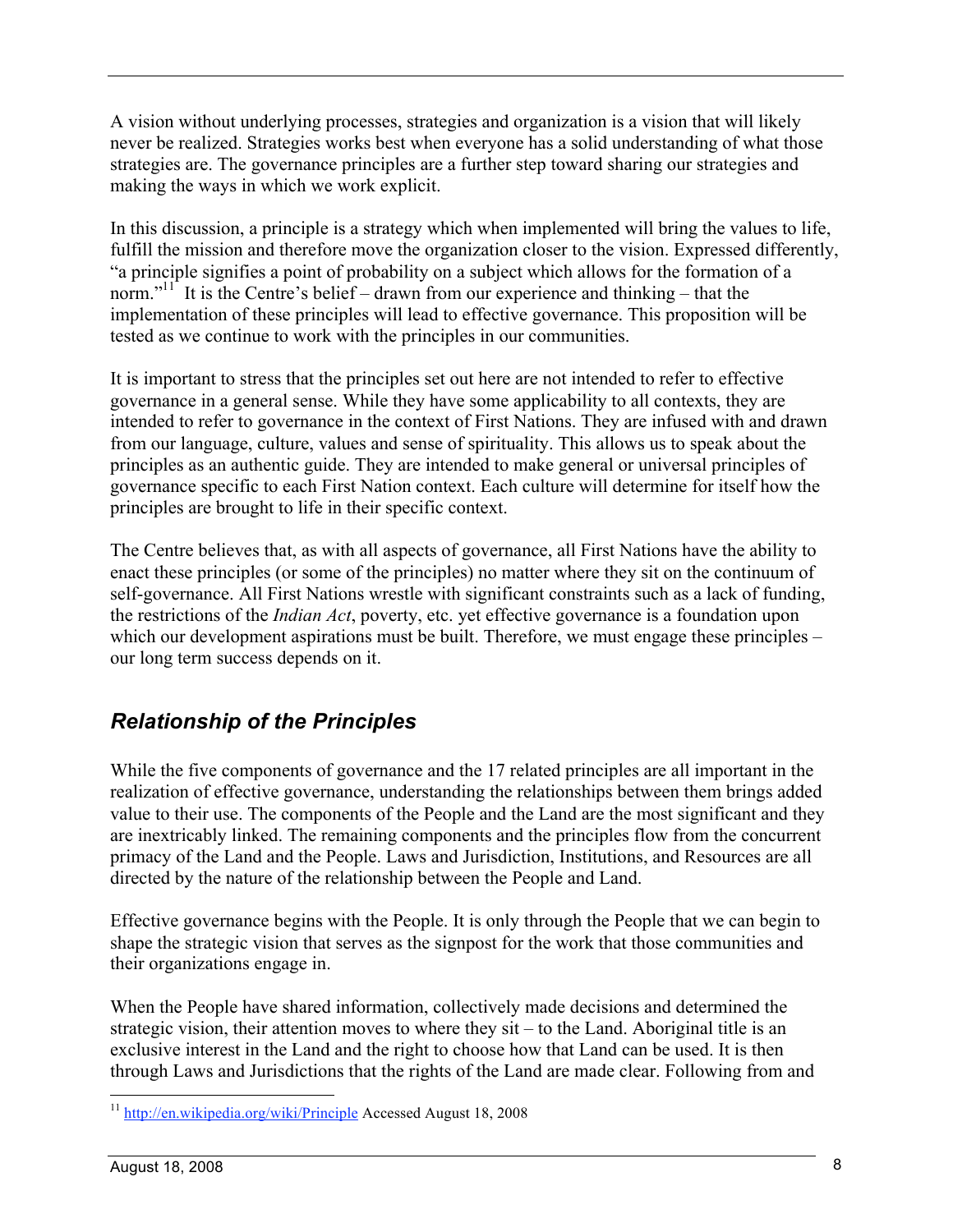consistent with the Laws and Jurisdictions are the emergence of Institutions and the identification of the Resources required to realize and to ensure the continuity of effective governance. In recognizing that everything begins from and returns to the People's shared vision, the table below sets out the NCFNG components and principles of effective governance. Following the table, the governance components and each of the principles are summarized including a description and the reasons for their inclusion.

| <b>GOVERNANCE COMPONENTS</b> | <b>GOVERNANCE PRINCIPLES</b>                                                                                                                                                 |
|------------------------------|------------------------------------------------------------------------------------------------------------------------------------------------------------------------------|
| THE PEOPLE                   | Strategic Vision<br><b>Meaningful Information Sharing</b><br>Participation in Decision Making                                                                                |
| <b>THE LAND</b>              | <b>Territorial Integrity</b><br>Economic Realization<br>Respect for the Spirit of the Land                                                                                   |
| <b>LAWS and JURISDICTION</b> | <b>Expansion of Jurisdiction</b><br>Rule of Law                                                                                                                              |
| <b>INSTITUTIONS</b>          | Transparency and Fairness<br>Results-Based Organizations<br><b>Cultural Alignment of Institutions</b><br><b>Effective Inter-Governmental Relations</b>                       |
| <b>RESOURCES</b>             | Human Resource Capacity<br>٠<br><b>Financial Management Capacity</b><br><b>Performance Evaluation</b><br><b>Accountability and Reporting</b><br>Diversity of Revenue Sources |

### *The People*

The People are the foundation of the Nations and are the most important component of effective governance. The People are the citizens of Nations that share language, creation stories, community history and family relationships. They form self-defined and self-governed communities and together they hold collective memories. When individuals gather themselves as communities, they are making intentional, political statements about their past, present and the possibilities of their future.

The NCFNG identifies three principles of effective governance that relate to the People:

- Strategic Vision
- Meaningful Information Sharing
- Participation in Decision Making

These three principles exist when the People are engaged. Through living these principles First Nations ensure their government rests on a solid foundation.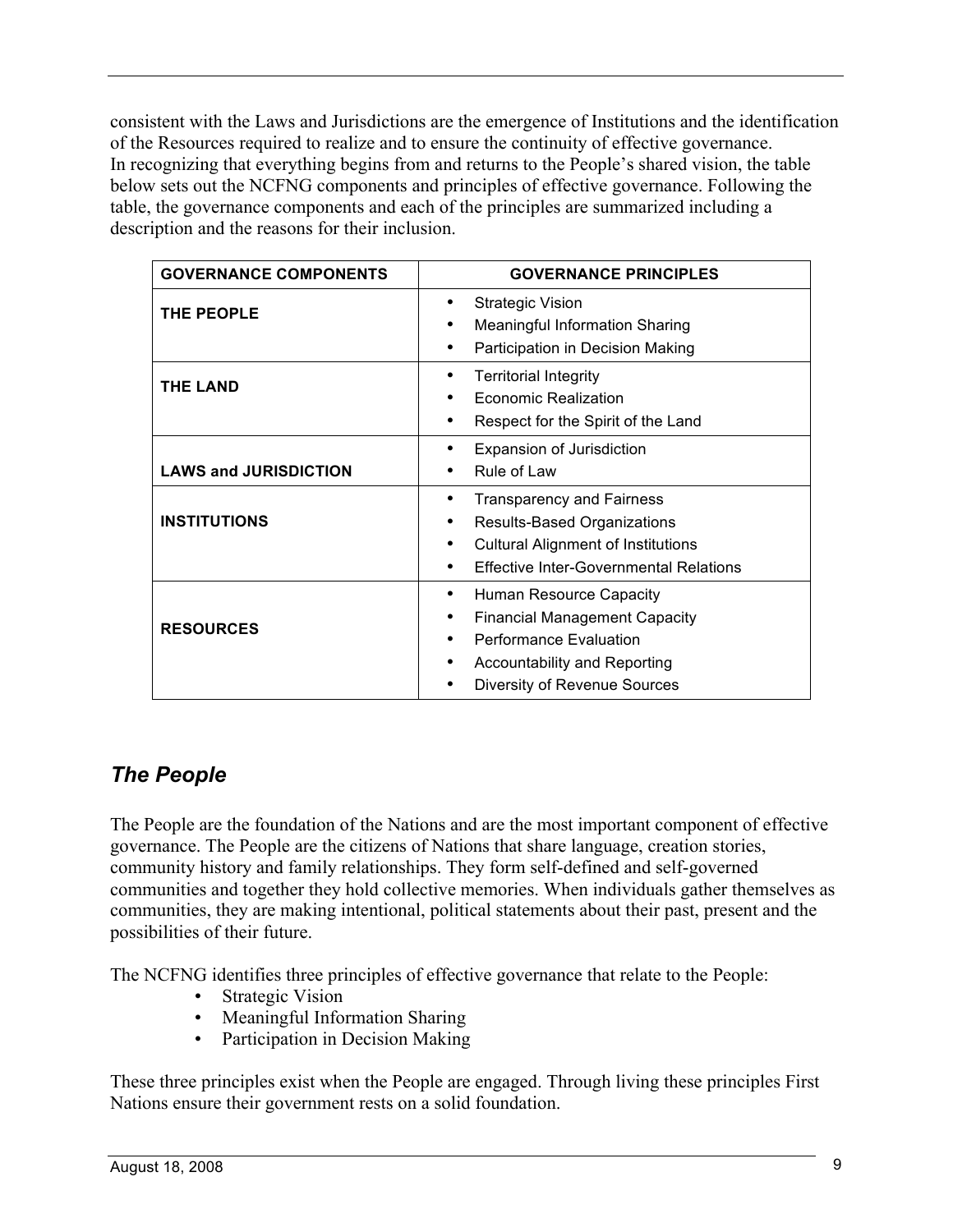*Strategic Vision* is the shared, long term dream of the People – the future state that the People hope to achieve collectively. Vision charts the course from where the People are to where they want to be and is relevant to those in the present time and to those in the future seven generations. Strategic vision is the necessary starting point, but it is not sufficient to ensure the complete, proper and effective involvement of the People.

*Meaningful Information Sharing* is critical for the People to realize their vision. Information truly is power and information sharing works to ensure power is also shared. Meaningful information sharing occurs when the exchange of information occurs frequently, openly and in all directions.

*Participation in Decision Making*. First Nations engage their People in decision making in many different ways. The form of that decision making is not important. What is important is that Nations determine the best way(s) for their communities to contribute to important decisions. What matters is that the process of decision making be open, inclusive, appropriate to the community, and understood and endorsed by all members of the community.

When these principles are applied, the outcome is a First Nations government supported by the People, clear in its mandate and held as legitimate. When these principles are not in place, the outcomes may be lack of trust, lack of respect and efforts to undermine government and its leaders. Trust, respect and transparency are essential to effective governance.

### *The Land*

The deep connection to the Land is vital to First Nations. The relationship between the People and the Land is an integral component of First Nations governance. The authority and identity of the Nations come from and are tied to the Land. It is the Land that gives us our deep sense of place and our sense of self. For some Nations the very social structure of the community is embedded in the Land. For example, the eight historic houses (wilp) of the Gitanyow are each stewards of very particular areas of land and water and their authority to govern those territories is rooted in that responsibility.

In recent years, the Canadian courts have finally recognized the integral link between the Land and governance. The inherent right of self-governance concerning land use and occupation is implicit in the Supreme Court of Canada analysis in the *Delgamuukw*<sup>12</sup> decision, and has been affirmed by the Supreme Court of British Columbia in the *Campbell*<sup>13</sup> case. These court decisions acknowledged the concept of Aboriginal title – ownership of the Land itself – in addition to the "right to choose" how Aboriginal title lands are used. In other words, the recognition of Aboriginal title by the courts results in the recognition of First Nations' inherent right to govern land use.

While this legal position may present challenges to the traditional ways in which First Nations view the Land, it also presents great opportunities to regain a meaningful presence in our traditional territories. It allows us to share in the economy of our traditional territories by fully

<sup>&</sup>lt;sup>12</sup> *Delgamuukw v B.C.*, [1997] 3 S.C.R 1010<br><sup>13</sup> *Campbell v B.C. (Attorney General)* (2000), 79 B.C.L.R. (3d 73)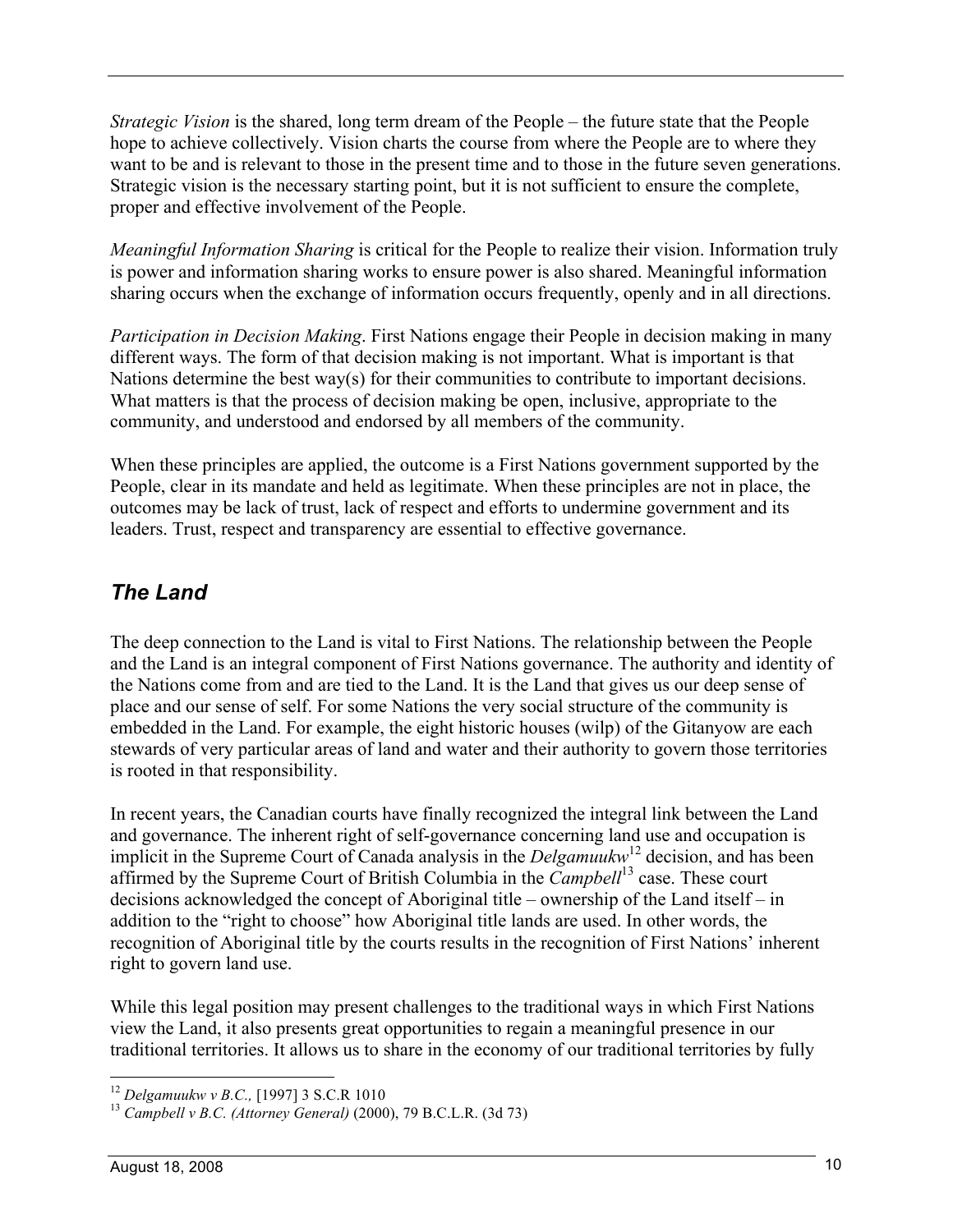realizing the economic aspects of Aboriginal title. The *Delgamuukw* and *Campbell* decisions demand that other levels of government recognize First Nations' inherent rights to the Land. With that recognition they are obliged to work toward solutions that will reconcile all of the activities that occur on the Land (e.g., traditional practices vs. economic development). For the People, organizing in ways that enables participation in that work and that supports effective consultation and co-management of the Land is a critical responsibility of an Aboriginal title and inherent right strategy.

Our relationship with the Land occurs at both the physical and the spiritual level. But the Land provides for all our needs, including our need for an economy. This relationship gives purpose to our People and our governments – to protect the Land, which in turn ensures the well-being of our People. It is our responsibility to care for the land, just as it cares of us, and our past, present and future relations.

The NCFNG identifies three principles of effective governance that relate to the Land:

- Territorial Integrity
- Economic Realization
- Respect for the Spirit of the Land

When these principles are applied, the outcome is a First Nations government which has a deep physical and spiritual connection to the Land. It is a government that is recognized as having a territory that extends far beyond the arbitrary boundaries of any reserve.

*Territorial Integrity*. Given the irrevocable link between title and governance it is imperative that First Nations organize to illustrate both their historic and present day connections to the Land. There exist significant challenges to this work resulting from land alienation and destruction but it is vital to extend our connection across the historic areas our Nations utilized. Territorial integrity begins with assertion and must be supported by land use mapping and stewardship planning that permit the reclamation of responsibility for decision making.

*Economic Realization*. Effective governments possess the right and the tools to develop their Land into sustainable economies. They realize wealth through participation in resource development and through leveraging those resources to access additional sources of revenue beyond their communities. Aboriginal title includes an inescapable economic component. This is a legal right that First Nations must realize to benefit their citizens and finance their governments. This realization will come through consultation and accommodation that minimize infringement and maximize economic benefits.

*Respect for the Spirit of the Land*. First Nations Peoples are positioned to take back our legitimate place on the Land. This will be accomplished by asserting our inherent rights to protect and preserve the Land and its resources, and by optimizing the economic opportunities the Land provides. These rights are ours through our ancestral role as stewards of the Land. It is through connecting with and honouring the spirit of the Land that our governance strategies remain effective and appropriate.<sup>14</sup>

 <sup>14</sup> *The Framework for an Aboriginal Title and Inherent Rights Strategy*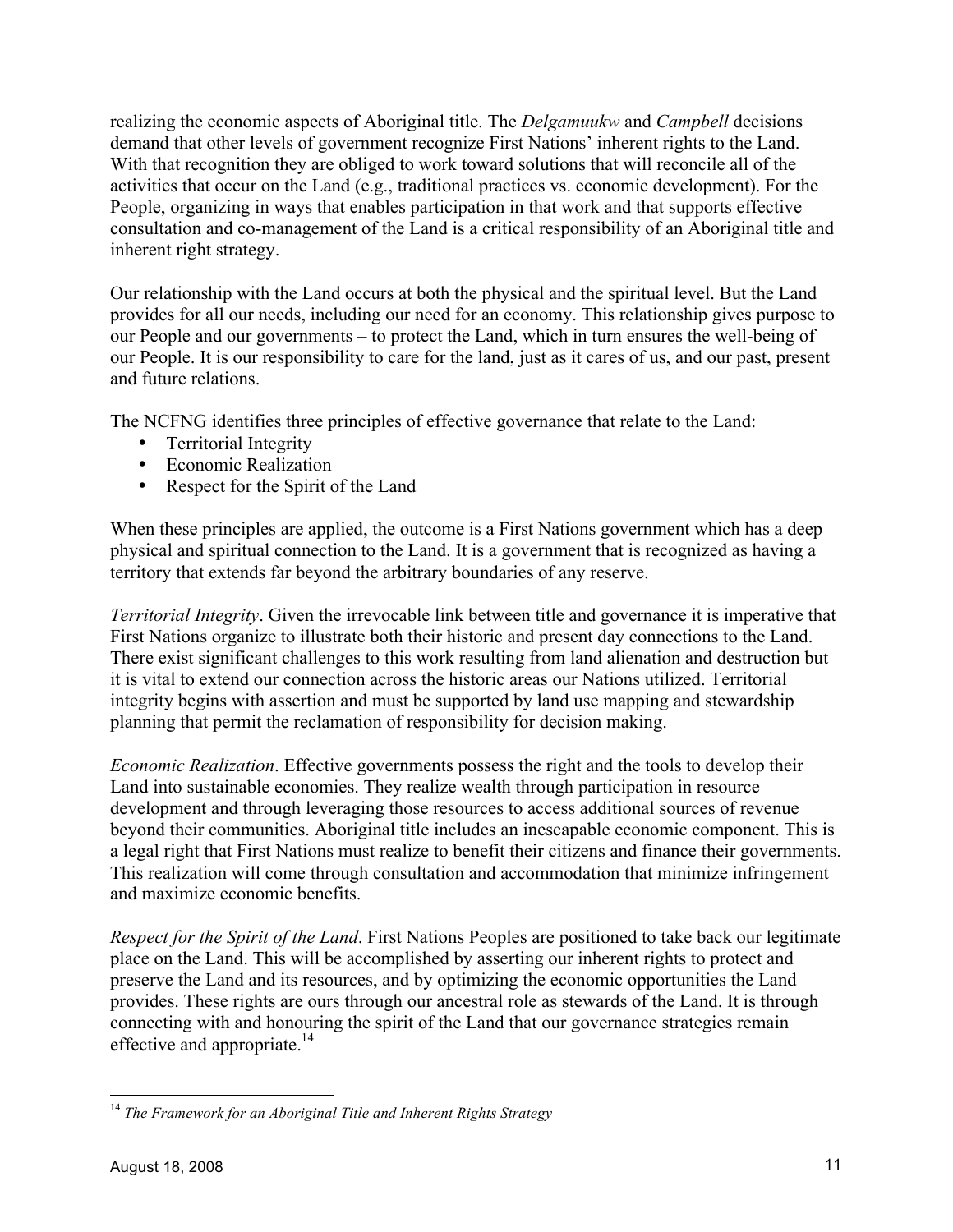#### *Laws and Jurisdictions*

Laws and Jurisdictions provide the political framework for the vision. The highest law of the Land must be a constitution as when First Nations are without a constitution, their authority to govern falls under the *Indian Act*. Constitutions may be written or oral, the latter being traditional to First Nations. A constitution publicly codifies a Nation, its character and identity. It articulates the values that unite the People, defines their Land and sets out the structure for their participation. A constitution may drive what institutions are established and what the lines of authority are between those institutions. It may reconfirm specific rights that have never been ceded, surrendered or extinguished. It may set out who can be a member of the Nation, the way the Nation's leaders are selected, and the matters over which the Nation can exercise authority. An accepted and established constitution empowers the rightful lawmakers and facilitates the act of law-making.

When these principles are applied, the outcome is an organized and capable First Nations government whose citizens accept the authority of law because it developed from and reflects their own values.

The NCFNG identifies two principles of effective governance that relate to the Laws and Jurisdiction:

- Expansion of Jurisdiction
- Rule of Law

*Expansion of Jurisdiction* refers to exercising authority beyond the current limited parameters of the *Indian Act.* The expansion of jurisdiction can be done in different ways: through accepting offers of delegated authority, through negotiation, and through exercising the inherent right of self-governance. Authority can be assumed incrementally and gradually, or come suddenly thorough a significant legislative change or an act of sovereign will. What is important is that jurisdiction is appropriately expanded consistent with achieving the People's vision.

*Rule of Law* in the traditional territory follows when jurisdiction is established. When individuals abide by the laws of the Land they validate the legitimacy of the governing authority. The Rule of Law provides clear instruction on acceptable behaviour – behaviour that benefits the community – and the recourse when behaviour is unacceptable. In a civil society, the Rule of Law exists to minimize conflict, between individuals, corporate entities, and individuals and corporate entities. The latter is critical to the realization of successful economic development projects on First Nation land.

#### *Institutions*

When Institutions are built consistent with the Rule of Law they provide the organizational structures for First Nations to successfully operate their communities.

The NCFNG identifies four principles of effective governance that relate to Institutions:

• Transparency and Fairness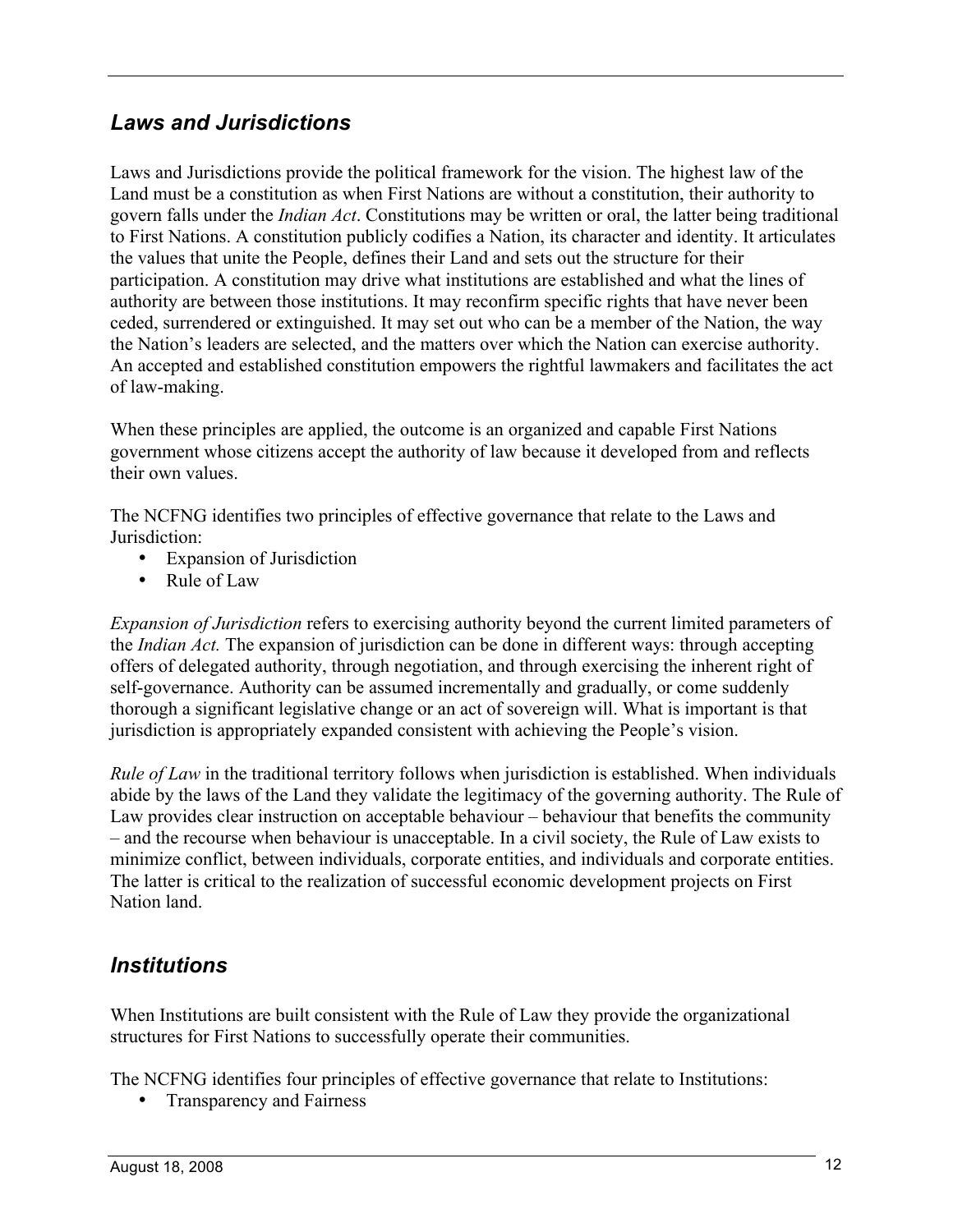- Results-Based Organizations
- Cultural Alignment of Institutions
- Effective Inter-Governmental Relations

Institutions exist to serve the delivery of programs and services that move the People toward the vision. Cultural alignment of institutions helps to ensure that the ways in which that result is achieved respects the social and spiritual values of the People. Equally important as the design and legitimacy of single institutions, are the mechanisms in place to support inter-institutional activity.

*Transparency and Fairness* make certain that First Nations institutions and the ways they operate are understood by the People they are designed to serve. Consolidating and then openly sharing processes and procedures assures citizens that decisions are made fairly. Fairness does not mean that all decisions will be the same, but that set criteria will be applied consistently in making all decisions. It is in the implementation of a policy that its fairness is revealed. Transparency minimizes the opportunity for preferential treatment and the advancement of private interests over public good.

*Results-Based Organizations* are imperative for any governing body to measure the effectiveness of its governance. In measuring the effectiveness of First Nations governance, a key result would be the extent to which the structures have moved the People toward their strategic vision. However, for decades First Nations communities have functioned within organizational structures driven not by their vision, but by federal government funding opportunities. Our institutions have been developed to serve the needs and interests of that government and not our own. The effect is that the People have no authentic connection to the resulting systems and structures of governance. They become frustrated, disengaged and angry. It is only with the *Cultural Alignment of Institutions*, where the organizations are infused with practices and beliefs consistent with the values of the People being represented, that effective governance in First Nations communities will exist.

*Effective Inter-Governmental Relations* maximize the opportunities for communication and effective decision-making while minimizing the opportunities for conflict. Effective intergovernmental relations result in productive and satisfying working relationships where the goal is a "win-win"; the collaborative advancement of the interests of all governments whenever possible.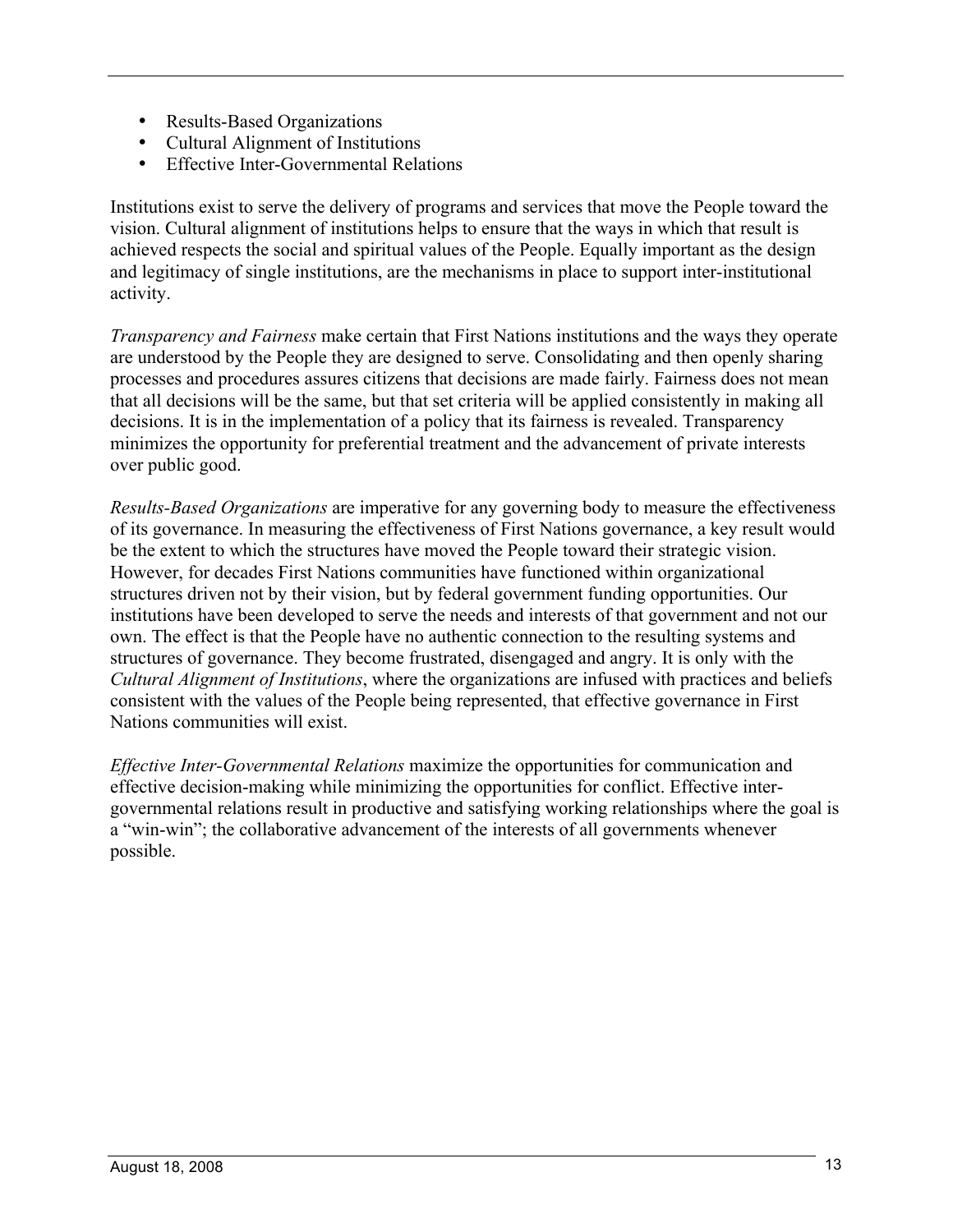#### *Resources*

Sufficient and appropriate Resources are essential for institutions and communities to achieve and sustain their vision. When institutions fall short of what they set out to do, trust is lost and their legitimacy called into question. Institutions are most effective when they are suitably resourced for the activities they are mandated to conduct.

The NCFNG identifies five principles of effective governance that relate to Resources:

- Human Resource Capacity
- Financial Management Capacity
- Performance Evaluation
- Accountability and Reporting
- Diversity of Revenue Sources

All living things require resources to achieve results. First Nations can only achieve effective governance with the right human and financial capacity in place. "Right" in this case means not only sufficient resources but resources that are culturally appropriate. "Resources" in this context refers to resources that communities hold in addition to the Land: information, systems, persons, tools and diverse sources of revenue including the generation of their own sources of income.

*Human Resource Capacity* speaks to the skills and abilities of the people that govern our communities and implement our community programs and services. With the right to govern comes the responsibility to govern well. The expansion of our human resource capacity, including the professional development of the next generation of leaders and managers, is a necessary investment to see that our Nations possess the knowledge, skills and abilities to govern effectively.

*Financial Management Capacity* ensures that our good work is not derailed by an inability to plan for, monitor, and account for financial resources. Financial capacity permits long-term, multi-year planning and proactive decision making. Effective financial management permits communities to plan beyond the arbitrary end of a fiscal year or a federal funding cycle and instead to plan for generations.

*Performance Evaluation* allows for the recognition of achievement, while also shedding light on what adjustments should be implemented when expectations are not being met. Parallel to the significance of evaluating performance, is the need to report results back to the community.

Through rigorous and transparent systems of *Accountability and Reporting* we close the accountability loop by providing citizens and partners with the information they need to participate in informed decision-making.

Expanding the *Diversity of Revenue Sources* is critical to financial management. Historically, First Nations have depended on Canada to provide core funding for programs and services working within the narrow scope of the *Indian Act* and similar limited legislation. Not surprisingly, there are scarce tools and models for working beyond the *Indian Act* and its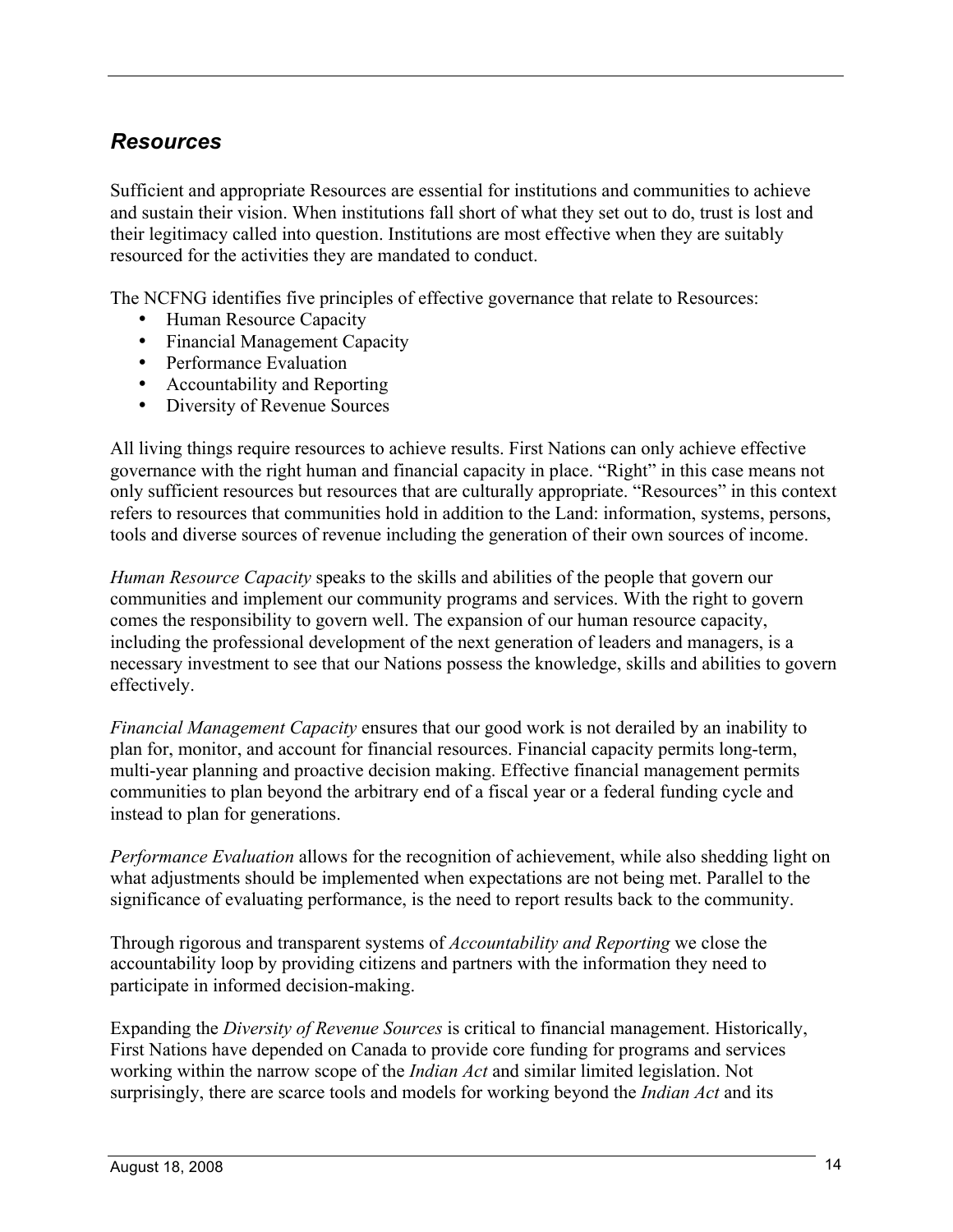jurisdiction. First Nations must reduce the dependency on any one funding source, and work toward generating their own revenues.

# **The Principles in Action**

The National Centre for First Nations Governance has developed this discussion paper in the expectation that the principles set out in it will have practical application for our citizens. We conceive this to be a living document that will evolve as we continue to learn from working with First Nations. As stated earlier, we believe that, as with all aspects of governance, all First Nations have the ability to enact all or some of these principles no matter where they sit on the continuum of self-governance.

Looking to our own work within the NCFNG, we believe the principles of effective governance will help us to:

- Articulate how we work to potential First Nation partners and clients
- Articulate how we work to potential funders, donors and those not yet familiar with our work
- Orient new staff to our ways of work
- Support staff working on projects across the country to a consistent standard
- Set priorities in our work with First Nations<br>• Assess where First Nations are strong and w
- Assess where First Nations are strong and where they could strengthen aspects of their governance
- Build new services and resources for First Nations

Beyond the Centre, as Nations work with the principles they will identify those that have immediate relevance to their communities and those that may be of greater value as their governance systems and structures mature. One Nation may view it as dangerous to place great power in the hands of single individuals, preferring a dispersal of power among multiple leaders, while another may view such power concentrations in single individuals as appropriate and desirable. Another Nation may believe that constituent villages or districts should exercise ample power in their own affairs, echoing long-standing cultural beliefs in the right of kinship-based communities within the Nation to choose their own paths; another may prefer something very different. One Nation may decide that the preservation of language, land, and ceremony will be its priorities, with all decisions tested against them; another may focus its energies on prosperity and on breaking its dependence on outside sources of funds, believing that only then can it truly claim control of its own future.

While the implementation of the principles may vary, ideally they will support the development of effective mechanisms of government appropriate to each Nation: constitutions, sets of offices, legal codes, procedures and agreements with other governments. These are the practical and necessary aspects of governance that confirm who has what rights and what responsibilities, how decisions are made, how disputes are settled, what the law says, and who will do what.